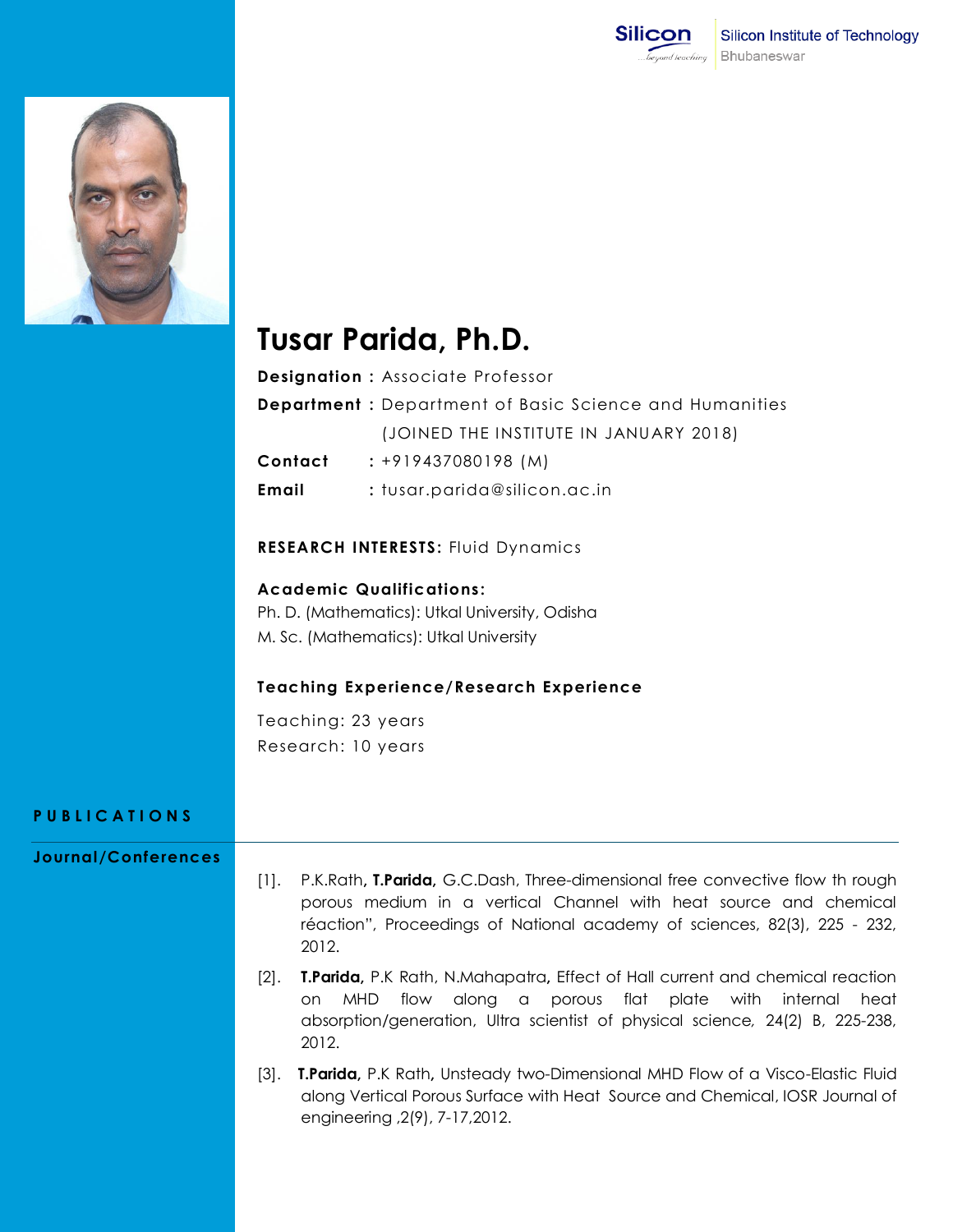- [4]. **T.Parida**, P.K Rath, MHD flow with heat and mass Transfer on a porous stretching Wall embedded in porous medium with chemical reaction, AMSE Modelling, measurement and control, B, 81,2, 19-39,2012.
- [5]. **T.Parida,** P.K Rath, Free Convective MHD flow of Dusty Visco-elastic fluid past a vertical porous plate in the présence of heat source and chemical reaction, Journal of Engineering Thermo Physics*,* 25(2), 288-298. [DOI-10.1134/S1810232816020132], 2016.
- [6]. **T.Parida,** P.K Rath**,** Effects of Hall current and chemical réaction on MHD flow along a fluctuating porous flat plate with internal heat absorption/ generation, Journal of Engineering Thermo Physics, 25(3), 424-442. [DOI-10.1134/S1810232816030115], 2016.
- [7]. P.K Rath**, T.Parida,** H.P.Sahoo**,** Thermal radiation effect on unsteady two dimenssional MHD flow of a viscoelastic fluid along vertical porous surface with heat source and chemical reaction, Journal of Engineering Thermo Physics (in **Press**), 2019.

#### **Conferences (Paper Presentation)**

- [1] **T.Parida,** P.K.Rath**,** Two dimenssional unsteady flow of an electrically conducting visco-elastic fluid along vertical porous surface with heat source and chemical reaction, National Conference on Recent trend in Mathematical Analysis and application, 22nd-23rd Dec 2010, Berhampur University, Odisha.
- [2] **T.Parida,** P.K.Rath**,** Two dimenssional unsteady MHD flow of a visco-elastic fluid along vertical porous surface with fluctuating temperature and concentration, National seminar on Data science with 46th annual conference of Odisha Mathematical Society, 19th - 20th January 2019, Silicon Institute of Technology, BBSR.

#### **C O N F E R E N C E / S E M I N A R / F D P / W O R K S H O P A T T E N D E D**

- [1]. National Workshop on operations Research, 29th Feb -2ndMarch.2008, DRIEMS, Cuttack.
- [2]. National Conference on Computational Learning Theory, 27th-28th Sept. 2008, CEB, Bhubaneswar.
- [3]. National Conference on Secured Adhoc Network,10<sup>th</sup> -11<sup>th</sup> Oct. 2009, CEB, Bhubaneswar.
- [4]. National seminar on Role of Mathematics in Engg. and Technology, 8th- 9th Jan 2011, ITER Bhubaneswar.
- [5]. National seminar on Optimization techniques and its application,16th-17th Dec 2011, Trident Academy of Technology Bhubaneswar.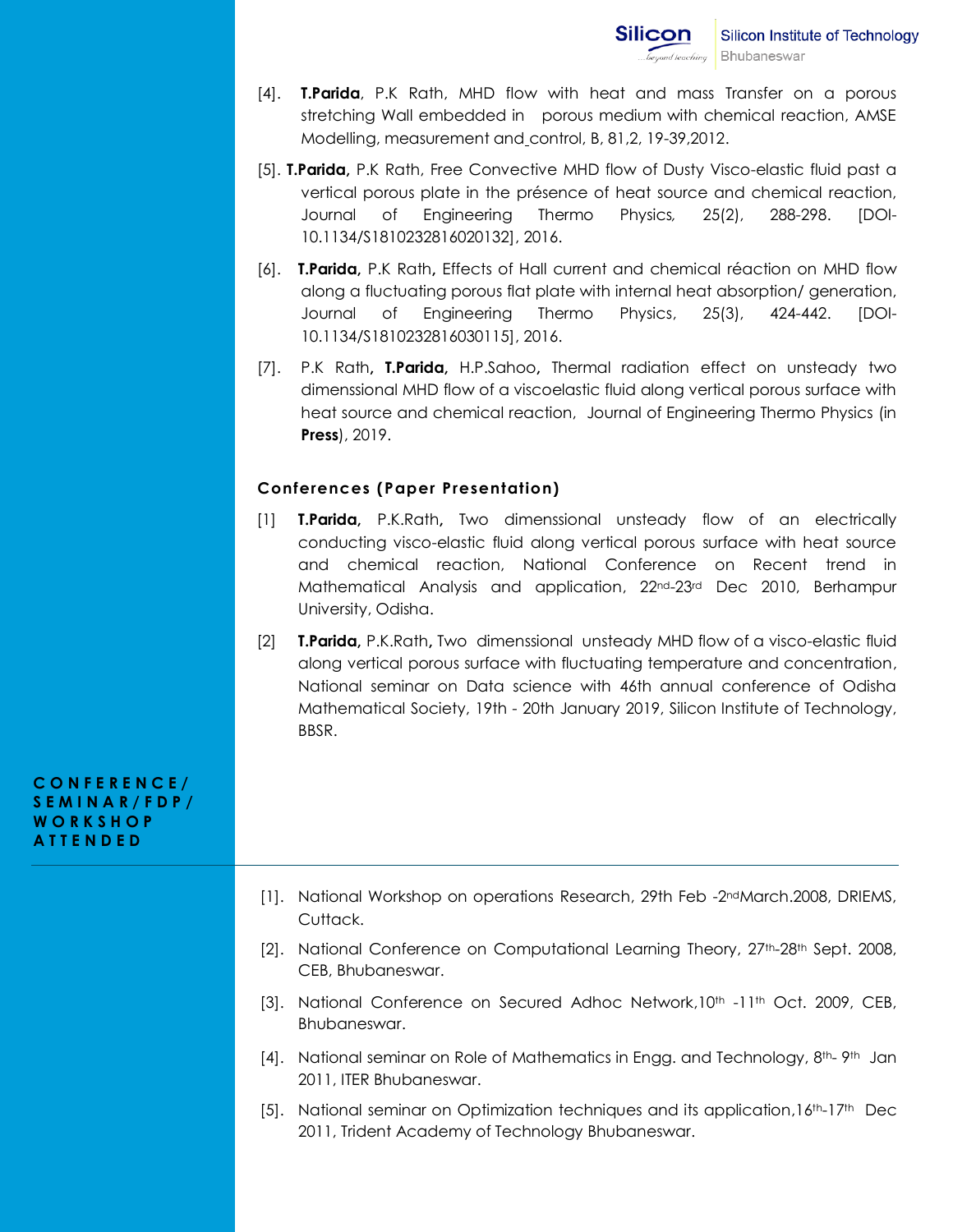- [6]. National Conference on Advances in Mathematical analysis and its applications held on 19th -20th Dec. 2014 in NIST, Berhampur.
- [7]. National Workshop on Fluid Mechanics, 20<sup>th</sup> -30<sup>th</sup> May 2014, IIT, Kharagpur.
- [8]. National Workshop on Introduction to Design of Algorithms (attended), 27<sup>th</sup> April - 30th May 2015, IIT, KHARAGPUR.
- [9]. National seminar on Role of Technology in socio-Economic Development of the nation, 26th -27th Dec. 2015, CEB Bhubaneswar.
- [10]. Faculty development programme on Design of Micro Optical components using advance software tool, 27<sup>th</sup> Nov. - 9<sup>th</sup> Dec 2017, GITA Bhubaneswar.
- [11]. UGC sponsored Refresher course on Basic Science, 22<sup>nd</sup> February-14th March 2017, Utkal University, Vanivihar, Bhubaneswar.
- [12]. Seminar on Current Environmental Issues and Challenges-2018, 24th March 2018, Silicon Institute of Technology, Bhubaneswar.
- [13]. FDP for student induction, 04 06 August 2018, SOA University, Bhubaneswar organised by AICTE.
- [14]. National seminar on Future India: Science and Technology, 1st  $-2^{nd}$  February 2019, KIIT (ISCA), Bhubaneswar.
- [15]. National seminar on Science and Technology : Rural Development ,13th 14th December 2019 KIIT (ISCA), Bhubaneswar.
- [16]. FDP on Multidisplinary approach to Mathematics as Engineering Applications-2019 (attended) ,23rd – 28th December 2019, C.V.Raman Collège of Engineering, Bhubaneswar.
- [17]. Workshop on Functional Materials for Emerging Technology (FMET-2020), 13th 15th February 2020 , Silicon Institute of Technology, Bhubaneswar.
- [18]. International webinar on Block chain Technology, Application and use cases,17th July 2020, Hindustan Institute of Technology, TN.
- [19]. International webinar on FDP on Applications of Mathematics in Engineering, 20th – 25th July 2020, KPR Institute of Engineering and Technology, Tamilnadu.
- [20]. International webinar on FDP on Applications of Mathematics in Engineering, 27th – 31st July 2020 ,KPR Institute of Engineering and Technology, Tamilnadu.
- [21]. International webinar on Recent Trends in Mathematical Sciences, 6th 7th August 2020, Govt. Arts and Science P.G. Collège, M.P.
- [22]. Webinar on Spectral Ranking,18th August 2020 , KPR Institute of Engineering and Technology, Tamilnadu.
- [23]. National webinar on MATLAB Tools and Applicationn, 7th, 8th and 10th August 2020, Babu Banarasi Das Northern India Institute of Technology, Lucknow.

#### **P U B L I C A T I O N O F**